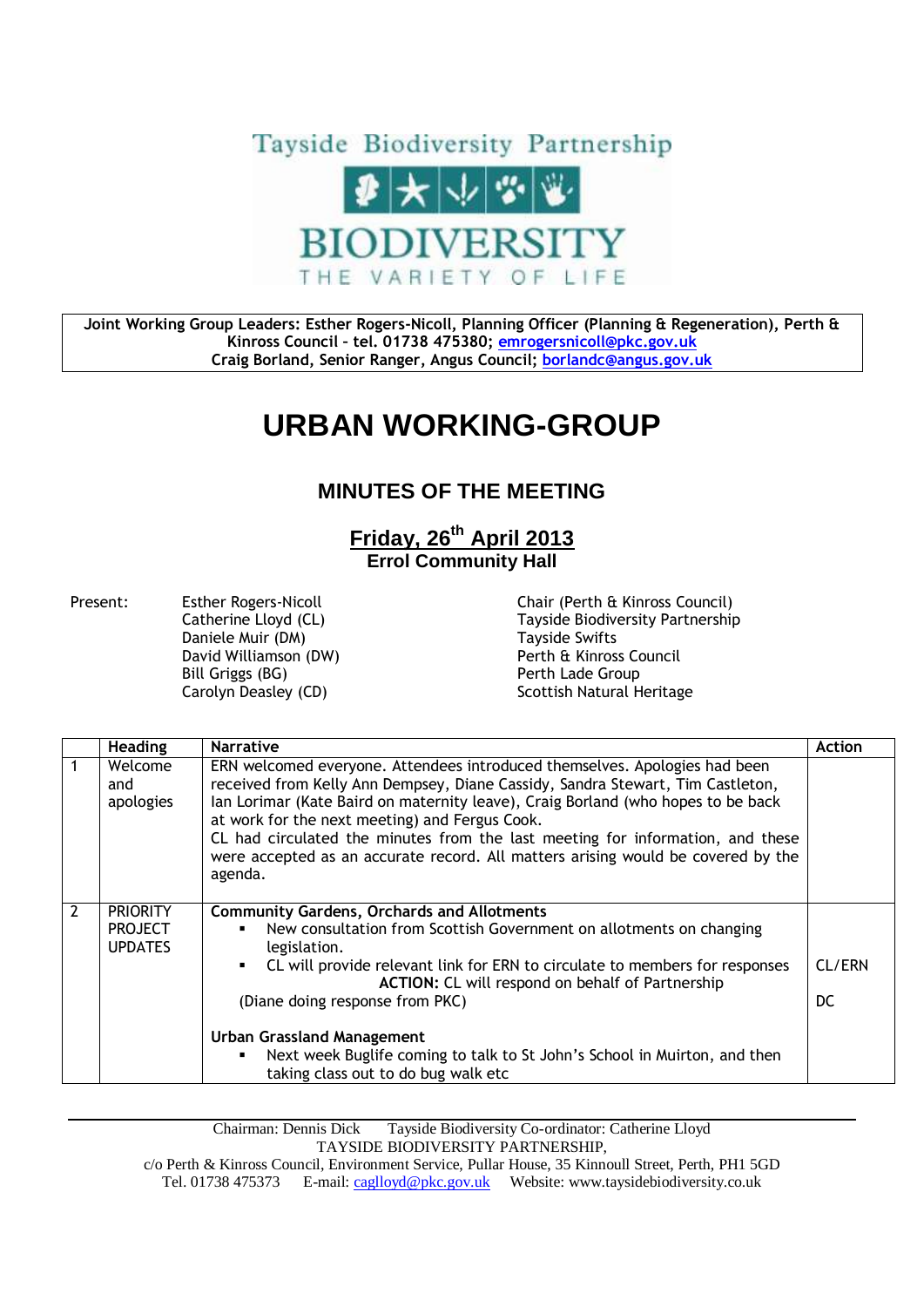| Daniele going out to Larghan Park (Coupar Angus) with school children to do<br>٠<br>bumblebee and wild flower survey, approx. 40 children expected to<br>participate- the state of the wildflower meadow at Larghan was discussed-<br>Bumblebee interpretation is being incorporated, also bringing in a<br>wildflower expert- the wildflower meadow was not mowed last year,<br>unclear why this is so; If Council unable to do mowing, could "Pride of<br>Place" undertake this task?<br><b>DW</b><br><b>ACTION: DW to liaise</b><br>• Monifieth wildflower meadow still seeking funding<br>Also wish to plant orchard (about 60 trees) next to meadow<br>٠<br>Tayside Green Graveyard Initiative<br>DW reported on the ongoing progress of the Perth & Kinross Council<br>graveyard projects, plus the Perth & Kinross Heritage Trust<br>churchyard/biodiversity projects. The soil in many churchyards proved too<br>rich last year, so low-growing wildflowers will be grown on this year to<br>remedy this. No progress at the moment as Fiona is not in post at present-<br>we need to see this project on-going. Wildflower mix has been adjusted-<br>ACTION: CL to check with Andrew Driver re progress, and get<br><b>CL</b><br>confirmation that the wildflower mix is now correct<br>Photos needed, CL still awaiting hearing from Euan Cameron re funding of<br>trial cameras- work to be done by students based in Dundee but may<br>include N Perthshire and part Angus. 10 motion sensitive cameras<br>requested; could cameras be used to record amphibians? (Following on from<br>the article in PA today). Some discussion took place about siting etc of<br>cameras.<br><b>Green/Living Roofs</b><br>No further update<br><b>Sand Martins in Tayside</b><br>No particular progress, but it has been noted there are many sand martins<br>utilising the wall at Montrose<br><b>Tayside Swift Survey/Project</b><br>Daniele to provide CL with Tayside swift logo for inclusion on TBP website<br>DW/CL<br>Any comments on swift poster to please be passed to Daniele;<br><b>ALL</b><br>CD<br>CD advised she could put up posters at Battleby<br>Carse of Gowrie Swift Conservation pilot project (being run by the CoG<br>٠<br>Sustainability Group in conjunction with the TBP). DM gave a presentation<br>All<br>of the project as approved.<br>Sharing good Practice local event could perhaps be done next year-<br>ACTION: CD to check & see<br><b>CD</b><br>Edward Meyer is coming Sept/Oct this year to talk to Angus- CD has asked if<br>he could add on a day to also do a talk in PKC,<br><b>ACTION: CL to confirm</b><br><b>CL</b><br>Business week in PKC- unclear if this is happening (Daniele wondered if this<br>might be later in year than previously?)<br><b>ACTION: CL to check with Andrew</b><br><b>CL</b><br>Webster/John McCrone/Serge Merone what is happening and any potential |  |
|-------------------------------------------------------------------------------------------------------------------------------------------------------------------------------------------------------------------------------------------------------------------------------------------------------------------------------------------------------------------------------------------------------------------------------------------------------------------------------------------------------------------------------------------------------------------------------------------------------------------------------------------------------------------------------------------------------------------------------------------------------------------------------------------------------------------------------------------------------------------------------------------------------------------------------------------------------------------------------------------------------------------------------------------------------------------------------------------------------------------------------------------------------------------------------------------------------------------------------------------------------------------------------------------------------------------------------------------------------------------------------------------------------------------------------------------------------------------------------------------------------------------------------------------------------------------------------------------------------------------------------------------------------------------------------------------------------------------------------------------------------------------------------------------------------------------------------------------------------------------------------------------------------------------------------------------------------------------------------------------------------------------------------------------------------------------------------------------------------------------------------------------------------------------------------------------------------------------------------------------------------------------------------------------------------------------------------------------------------------------------------------------------------------------------------------------------------------------------------------------------------------------------------------------------------------------------------------------------------------------------------------------------------------------------------------------------------------------------------------------------------------------------------------------------------------------------------------------------------------------------------------------------------------------------------|--|
|                                                                                                                                                                                                                                                                                                                                                                                                                                                                                                                                                                                                                                                                                                                                                                                                                                                                                                                                                                                                                                                                                                                                                                                                                                                                                                                                                                                                                                                                                                                                                                                                                                                                                                                                                                                                                                                                                                                                                                                                                                                                                                                                                                                                                                                                                                                                                                                                                                                                                                                                                                                                                                                                                                                                                                                                                                                                                                                               |  |
|                                                                                                                                                                                                                                                                                                                                                                                                                                                                                                                                                                                                                                                                                                                                                                                                                                                                                                                                                                                                                                                                                                                                                                                                                                                                                                                                                                                                                                                                                                                                                                                                                                                                                                                                                                                                                                                                                                                                                                                                                                                                                                                                                                                                                                                                                                                                                                                                                                                                                                                                                                                                                                                                                                                                                                                                                                                                                                                               |  |
|                                                                                                                                                                                                                                                                                                                                                                                                                                                                                                                                                                                                                                                                                                                                                                                                                                                                                                                                                                                                                                                                                                                                                                                                                                                                                                                                                                                                                                                                                                                                                                                                                                                                                                                                                                                                                                                                                                                                                                                                                                                                                                                                                                                                                                                                                                                                                                                                                                                                                                                                                                                                                                                                                                                                                                                                                                                                                                                               |  |
|                                                                                                                                                                                                                                                                                                                                                                                                                                                                                                                                                                                                                                                                                                                                                                                                                                                                                                                                                                                                                                                                                                                                                                                                                                                                                                                                                                                                                                                                                                                                                                                                                                                                                                                                                                                                                                                                                                                                                                                                                                                                                                                                                                                                                                                                                                                                                                                                                                                                                                                                                                                                                                                                                                                                                                                                                                                                                                                               |  |
|                                                                                                                                                                                                                                                                                                                                                                                                                                                                                                                                                                                                                                                                                                                                                                                                                                                                                                                                                                                                                                                                                                                                                                                                                                                                                                                                                                                                                                                                                                                                                                                                                                                                                                                                                                                                                                                                                                                                                                                                                                                                                                                                                                                                                                                                                                                                                                                                                                                                                                                                                                                                                                                                                                                                                                                                                                                                                                                               |  |
|                                                                                                                                                                                                                                                                                                                                                                                                                                                                                                                                                                                                                                                                                                                                                                                                                                                                                                                                                                                                                                                                                                                                                                                                                                                                                                                                                                                                                                                                                                                                                                                                                                                                                                                                                                                                                                                                                                                                                                                                                                                                                                                                                                                                                                                                                                                                                                                                                                                                                                                                                                                                                                                                                                                                                                                                                                                                                                                               |  |
| for us to take part for a day?                                                                                                                                                                                                                                                                                                                                                                                                                                                                                                                                                                                                                                                                                                                                                                                                                                                                                                                                                                                                                                                                                                                                                                                                                                                                                                                                                                                                                                                                                                                                                                                                                                                                                                                                                                                                                                                                                                                                                                                                                                                                                                                                                                                                                                                                                                                                                                                                                                                                                                                                                                                                                                                                                                                                                                                                                                                                                                |  |
| Daniele to send links for Carse of Gowrie Swift project to CD for her to send<br>DM/CD<br>round colleagues @ Battleby<br>DM/CL<br>DM to look at hirundine postcards to see if any changes needed prior to CL<br>٠<br>organising a re-print                                                                                                                                                                                                                                                                                                                                                                                                                                                                                                                                                                                                                                                                                                                                                                                                                                                                                                                                                                                                                                                                                                                                                                                                                                                                                                                                                                                                                                                                                                                                                                                                                                                                                                                                                                                                                                                                                                                                                                                                                                                                                                                                                                                                                                                                                                                                                                                                                                                                                                                                                                                                                                                                                    |  |

Chairman: Dennis Dick Tayside Biodiversity Co-ordinator: Catherine Lloyd TAYSIDE BIODIVERSITY PARTNERSHIP,

c/o Perth & Kinross Council, Environment Service, Pullar House, 35 Kinnoull Street, Perth, PH1 5GD Tel. 01738 475373 E-mail[: caglloyd@pkc.gov.uk](mailto:caglloyd@pkc.gov.uk) Website: www.taysidebiodiversity.co.uk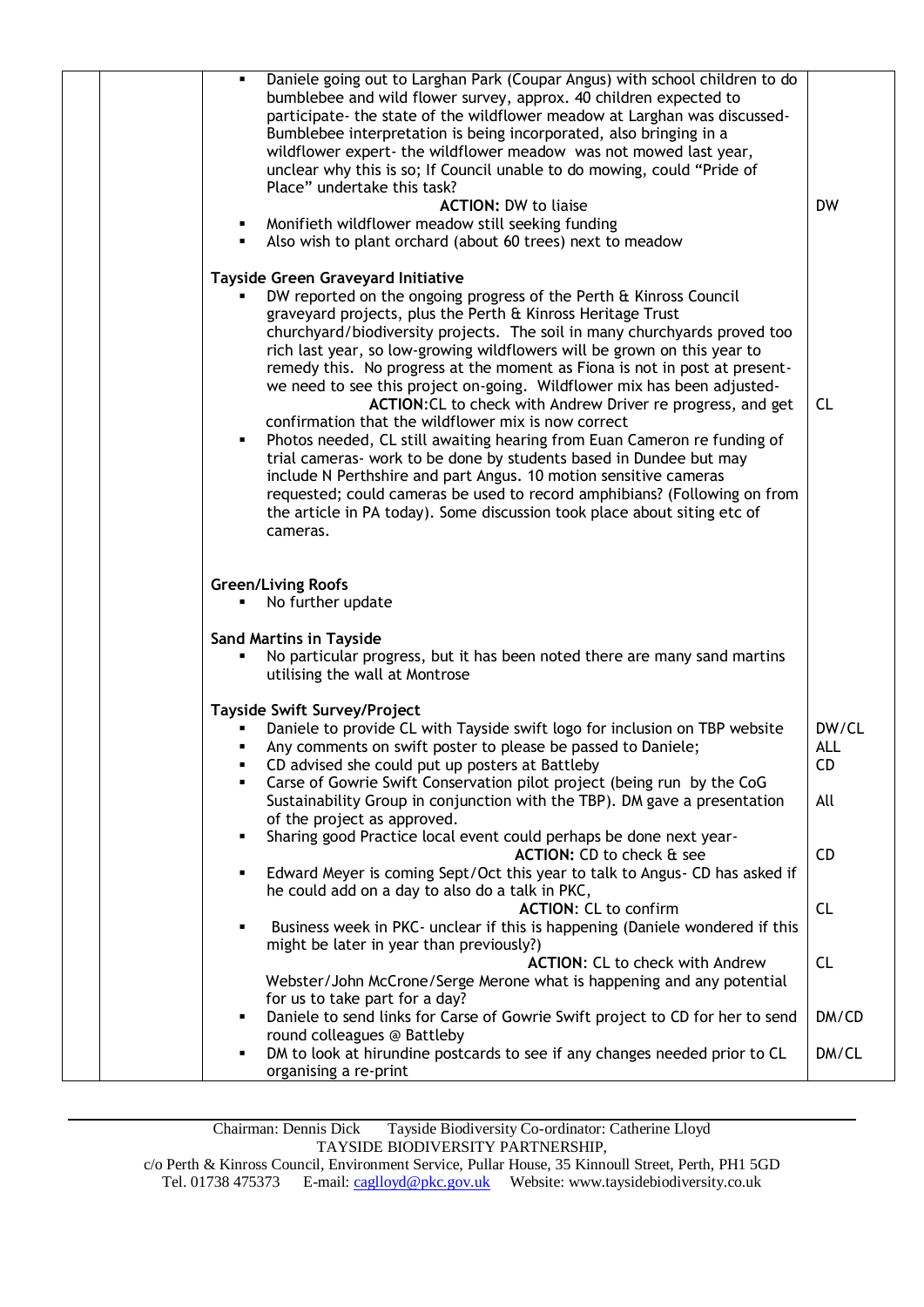|                               | <b>Angus School Bats Project</b><br>Deferred to August 2013 owing to CB's long-term sick leave, CB hoping to be<br>back in time for roll out at end of August                                                                                                                                                                                                                                                                                                                                    |           |
|-------------------------------|--------------------------------------------------------------------------------------------------------------------------------------------------------------------------------------------------------------------------------------------------------------------------------------------------------------------------------------------------------------------------------------------------------------------------------------------------------------------------------------------------|-----------|
|                               | <b>Urban Watercourse Initiatives</b><br>The Dighty - no report from AL<br>The Perth Lade - BG reported that 20 new people came to recent meting<br>٠<br>and the group got agreement to become a registered charity, and people<br>were appointed to the board. A very positive meeting adopting a standard<br>constitution, meeting again in June and application to go to OSCR.                                                                                                                 | All       |
|                               | A walk is planned for $14th$ May and this may include litter picking along the<br>٠<br>Lade at the same time. Fergus may do walk, Louis Flood to do pictures, and<br>press release planned for Courier to keep the project in the public eye and<br>up to date                                                                                                                                                                                                                                   | <b>DM</b> |
|                               | There is hope that money can be raised to do interpretive boards along the<br>٠<br>lade, group to be re-named "Friends of Perth Lade" (Councillor Gillies is<br>vice-chair)                                                                                                                                                                                                                                                                                                                      |           |
|                               | Evidence that there are fish in Lade as Merganser seen along upper reaches<br>٠                                                                                                                                                                                                                                                                                                                                                                                                                  |           |
|                               | BG said the group is looking for guidance to make sure they do things<br>٠<br>"properly", e.g. need to know what constitutes invasive species etc, CL<br>advised that Perth museum has exhibition on invasives which should help,<br>but if the group were to give the Urban Working group a list of actions etc<br>they are planning, we could look at these and see how the Working group<br>maybe able to help or input.                                                                      |           |
|                               | <b>ACTION:</b> BG to liaise and advise CL what actions the<br>Friends of Perth lade would like to undertake, so that possible help from<br>Working group can be given                                                                                                                                                                                                                                                                                                                            | <b>BG</b> |
|                               | Sheltered Housing, Care Homes & Hospitals Project                                                                                                                                                                                                                                                                                                                                                                                                                                                |           |
|                               | Bee wild project, a student is to be looking at this project in a couple of<br>weeks time.                                                                                                                                                                                                                                                                                                                                                                                                       |           |
| New or<br>Revised<br>Projects | <b>ZOOMIn2 Time Lapse Photography</b><br>The draft wording for the website (previously circulated by CL) was<br>discussed and changes suggested<br>ACTION: CL to update and re-circulate prior to website<br>and sheet going live and being published<br>How best to advertise the project was discussed- Radio/TV? Press? Schools,<br>launch with a group? Perhaps a photographic soc? Might it be possible to put<br>on Councils websites and bulletins? Might a natural history group be good | <b>CL</b> |
|                               | for launch?<br>ACTION: CL to investigate with Mark Simmons if natural<br>history group would like to launch- aim for end of May                                                                                                                                                                                                                                                                                                                                                                  | <b>CL</b> |
|                               | ZOOM4Bees<br>Nothing new except the proposed reprinting of the leaflet-link in with Bee                                                                                                                                                                                                                                                                                                                                                                                                          |           |
|                               | watch<br>ACTION: CL to see about reprinting leaflets                                                                                                                                                                                                                                                                                                                                                                                                                                             | <b>CL</b> |
|                               |                                                                                                                                                                                                                                                                                                                                                                                                                                                                                                  |           |